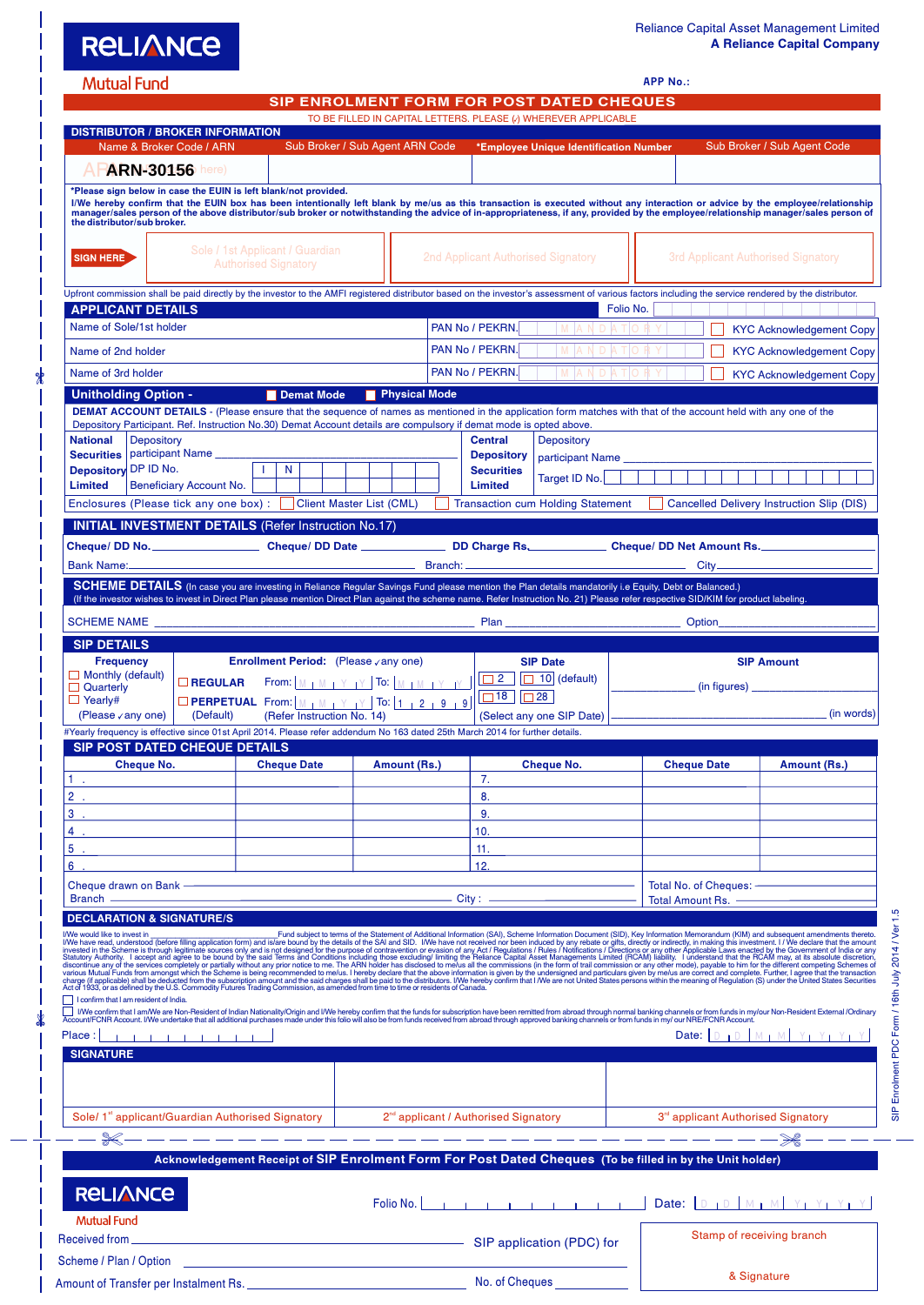# **TERMS AND CONDITIONS**

- (1) This Form is to be filled up only if investor opts for Systematic Investment Plan (SIP) via Post Dated Cheques (PDCs). New investor has to submit Common Application Form along with SIP Enrolment Form for Post Dated Cheques and Existing investors with folio number can submit only SIP Enrolment Form for Post Dated Cheques.
- (2) Please read the Key Information Memorandum, Statement of Additional Information (SAI) and Scheme Information Document (SID) of respective Scheme(s) for carefully before investing.
- (3) Existing unit holders should note that unit holders' details and mode of holding (single, jointly, anyone or survivor) will be as per the existing Account.
- (4) The provision of 'Minimum Application Amount' specified in the SID of the opted Scheme will not be applicable for SIP.
- (5) For new investors opting first time in SIP, the 1st cheque will be considered as Account Opening cheque. (Such investors can open a folio with a SIP.) Investors can also start SIP without any initial investment. In this option the Investors can submit the application for enrolment for SIP on any working day but the subsequent installment date of SIP shall be 2nd / 10th / 18th / 28th with a minimum gap of at least 21 working days between the submission of application form and the 1st SIP. In case the criterion of minimum gap of at least 21 working days is not met the SIP would start on the same date from the next month. If the date on the cheque is a non - Business Day for the scheme, then the units shall be alloted on the next Business Day.
- (6) Application complete in all respects should be submitted at any of the Designated Investor Service Centre (DISCs) of RMF or Karvy Computershare Pvt. Ltd. Incomplete form is liable to be rejected.
- (7) An investor can opt for Monthly, Quarterly or Yearly frequency. In case the investor has not specified the frequency then by default the frequency will be treated as Monthly.
- (8) Please refer the SID of the respective schemes / Addendum issued from time to time for minimum SIP Application amount and minimum number of SIP Installments.
- (9) RMF also offers SIP Option Rs. 100/- each for 60 instalments. However, investors has to opt for Auto Debit / Electronic Clearing facility for the same, PDCs will not be accepted for SIP instalment of Rs. 100/-
- (10) The minimum no. of cheques required in case of SIPs as stated above will be including the cheque required for account/ folio opening. Thus the minimum aggregate value of the SIP investment should be at least Rs 6000 for Monthly and Quarterly frequency. In case of Yearly frequency the minimum aggregate value of the SIP investment should be at least Rs. 10000.
- (11) The applicable NAV for the 1st installment in respect of the 1st cheque will be as per the date & time at which the same has been received at DISC of Reliance Capital Asset Management Limited (RCAM) / Karvy. If the date of the subsequent SIP cheque / installment is a non-transaction day for the scheme, then the units shall be allotted on the next / following transaction day.
- (12) All SIP cheque except the 1st cheque must be dated 2nd or 10th or 18th or 28th of a month. If an investor does not mention SIP Date in the application form or multiple SIP dates are mentioned in the SIP Mandate or the SIP Date is unclear in the application form / SIP Mandate, the default SIP date shall be treated as 10th as per the frequency defined by the investor. An investor shall have the option of choosing for 1 or more than 1 SIP in the same scheme in the same month on the same debit date.
- (13) All SIP cheques including the 1st cheque under Monthly, Quarterly and Yearly SIP should be of the same amount.
- (14) If an investor does not mention SIP start date or the SIP start date is unclear in the application form/SIP Mandate, the SIP date will by default start from the next subsequent month after meeting the minimum registration requirement of 21 working days. If an investor does not mention SIP end date or the SIP end date is not expressly mentioned/ unclear in the application form/SIP Mandate, the tenure of SIP will be treated as perpetual i.e. the end date shall be considered as December 2099. In case an investor, who has opted for Perpetual SIP, subsequently intends to discontinue the same, a written communication thereof will be required to be furnished.
- (15) Allotment of units would be subject to realisation of credit.
- (16) The first SIP cheque could be submitted on any working day. However the subsequent cheques should be dated 2nd or 10th or 18th or 28th. For example if an investor wishes to have a monthly SIP of Rs 5000/- each for 6 months, starting from July to December, then he will have to submit: a. First cheque for Rs 5000 on any date in July.
	- b. 5 PDCs of equal amount i.e, Rs 5000. All these cheque should bear the same date of different months (to be chosen by an investor from the following available dates- 2nd, 10th, 18th or 28th of a month) .
- (17) The cheque should be drawn in the favour of the scheme/plan chosen (e.g. "Reliance Growth Fund") and crossed "A/C Payee Only" and payable locally and drawn on any bank, which is situated at and is a member of the Bankers Clearing House located at the place where the SIP application is submitted. Outstation cheque will not be accepted.
- (18) Returned / Dishonored cheque will not be presented again for collection.
- (19) The Unit holders can choose to discontinue the SIP at any point of time by submitting a written request to the nearest DISC. Such request for discontinuation should be received at least 21 days prior to the next due date

of the SIP. On receipt of such a request, the SIP will be discontinued for the folio and balance PDCs (if available) will be returned to the unit holder.

- (20) For Direct Investments, please mention "Direct" in the column "Name & Broker Code / ARN".
- (21) Investors subscribing under Direct Plan of XYZ Fund will have to indicate the Scheme / Plan name in the application form as "XYZ Fund - Direct Plan". Investors should also indicate "Direct" in the ARN column. In case ARN code is mentioned in the application form, but "Direct Plan" is indicated against the Scheme name, ARN code will be ignored and the application will be processed under Direct Plan. If the investor does not mention Direct against the scheme name and the ARN code is also not provided the default allotment would be made in the Direct Plan.
- (22) The application is subject to detailed scrutiny and verification. Applications which are not complete in all respect are liable for rejection either at the collection point itself or subsequently after detailed scrutiny / verification at the back office of the **Registrar.**
- (23) Please write the SIP Form number / the first applicant's name on the reverse of the cheque accompanying the SIP Form.
- (24) **Communication for the investors. :**

If the investor(s) has/have provided his/their email address in the application form or any subsequent communication in any of the folio belonging to the investor(s), RMF / Asset Management Company reserves the right to use Electronic Mail (email) as a default mode to send various communication which include account statements for transactions done by the investor(s).

The investor(s) may request for a physical account statement by writing or calling RMF's Investor Service Center/ Registrar & Transfer Agent. In case of specific request received from the investor(s), RMF shall endeavor to provide the account statement to the investor(s) within 5 working days from the receipt of such request. With effect from October 1, 2011, in accordance with SEBI Circular No. Cir/ IMD/ DF/16/ 2011 dated September 8, 2011, the investor whose transaction has been accepted by the RCAM/RMF shall receive the following:

- (i) On acceptance of the application, a confirmation by way of email and/or SMS within 5 Business Days from the date of receipt of transaction request will be sent to the Unit holders registered e-mail address and/or mobile number.
- (ii) Thereafter, a Consolidated Account Statement (CAS) shall be issued for each calendar month on or before 10th of the immediately succeeding month to the Unit holder(s) in whose folio(s) transaction(s) has/have taken place during the month by physical/e-mail mode.

CAS shall contain details relating to all the transactions carried out by the investor across all schemes of all mutual funds during the month and holding at the end of the month including transaction charges paid to the distributor.

The word 'transaction' shall include purchase, redemption, switch, dividend payout, dividend reinvestment, systematic investment plan, systematic withdrawal plan, systematic transfer plan and bonus transactions.

(iii) For the purpose of sending CAS, common investors across mutual funds shall be identified by their Permanent Account Number (PAN). In case of a specific request received from the Unit holders, RCAM / RMF will provide the account statement to the investors within 5 Business Days from the receipt of such request. In the event the account has more than one registered holder, the first named Unit holder shall receive the CAS/account statement.

CAS shall not be received by the Unit holders for the folio(s) not updated with PAN details. The Unit holders are therefore requested to ensure that the folio(s) are updated with their PAN. For Micro SIP and Sikkim based investors whose PAN details are not mandatorily required to be updated Account Statement will be dispatched by RCAM/RMF for each calendar month on or before 10th of the immediately succeeding month.

Further, CAS detailing holding of investment across all schemes of all mutual funds at the end of every six months (i.e. September/ March), shall be sent by mail/e-mail on or before 10th day of succeeding month as the case may be, to all such Unit holders in whose folios no transaction has taken place during that period. The half yearly consolidated account statement will be sent by e-mail to the Unit holders whose e-mail address is available, unless a specific request is made to receive in physical.

(25) In accordance with the requirements specified by the SEBI circular no. SEBI/IMD/CIR No.4/168230/09 dated June 30, 2009 no entry load will be charged with effect from August 1, 2009. Exit Load as applicable in the respective Scheme at the time of enrolment / registration of SIP will be applicable.

#### (26) **Permanent Account Number (PAN)**

SEBI has made it mandatory for all applicants (in the case of application in joint names, each of the applicants) to mention his/her permanent account number (PAN) irrespective of the amount of purchase. \*Where the applicant is a minor, and does not possess his / her own PAN, he / she shall quote the PAN of his/ her father or mother or the guardian, signing on behalf of the minor, as the case may be. In order to verify that the PAN of the applicants (in case of application in joint names, each of the applicants) has been duly and correctly quoted therein, the applicants shall attach along with the purchase application, a photocopy of the PAN card duly self-certified along with the original PAN Card. The original PAN Card will be returned immediately across the counter after verification \*includes fresh/ additional purchase, Systematic Investment. Micro SIP & Investors residing in the state of Sikkim are exempt from the mandatory requirement of PAN proof submission however they are required to mandatorily submit KYC Acknowledgement copy to Reliance Mutual Fund. Applications not complying

**SIP** 

**RELIANCE** 

**Mutual Fund** 

# **ACKNOWLEDGMENT SLIP (To be filled in by the Applicant)**

One Indiabulls Centre, Tower 1, 12th Floor, Jupiter Mill Compound, 841, Senapati Bapat Marg, Elphinstone Road, Mumbai-400 013.

## **Toll free: 1800-300-11111 www.reliancemutual.com**

**Please note your Statement of Account is sent once a month through CAS or ECAS if email id is updated in the folio. To have an access to the folio statement visit our website to generate an instant account statement.**

x------------------------------\*